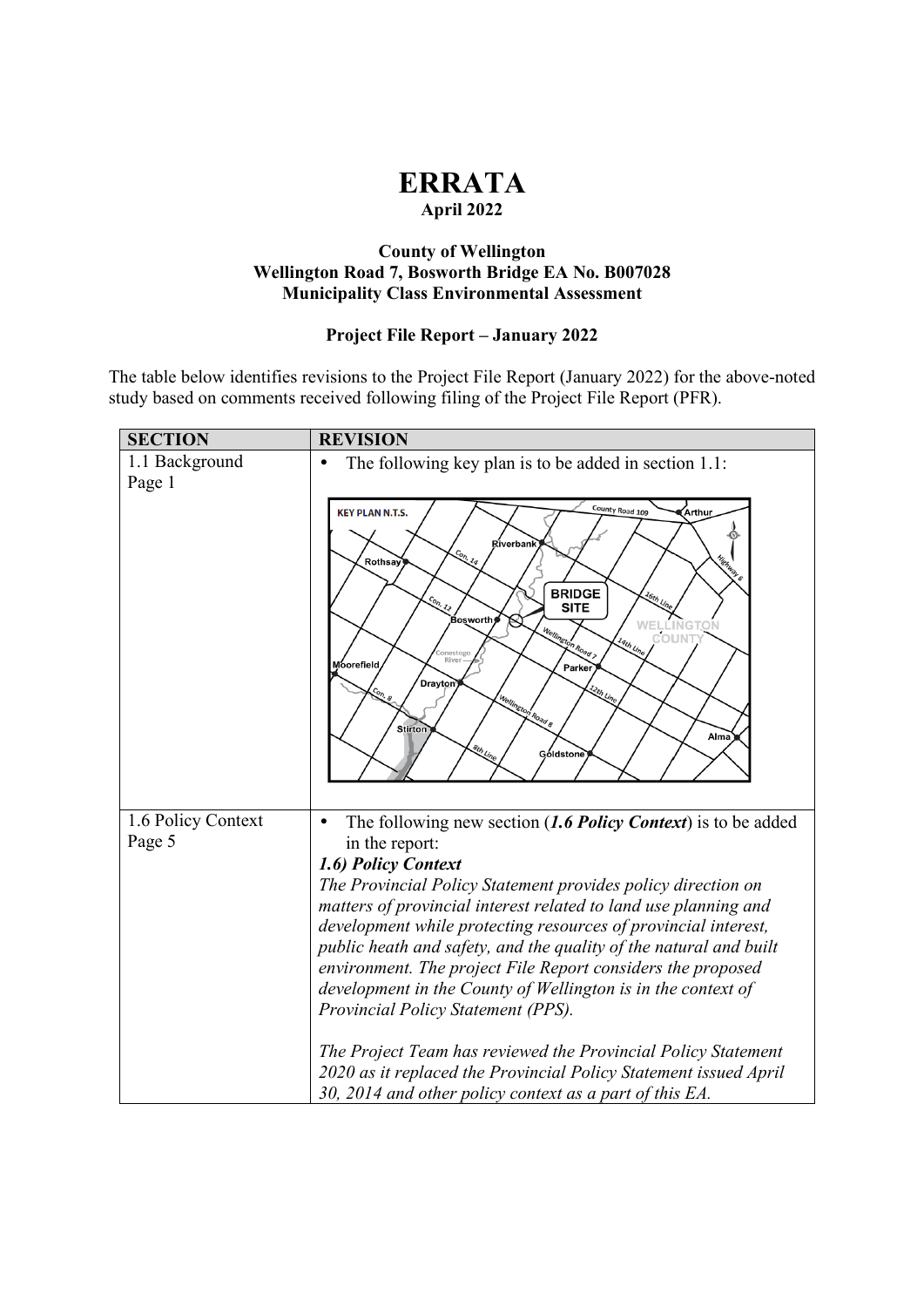| 3.6 Built Heritage | • The following is to be replaced to Section 3.6:                                                                                                                                                                                                                                                                                                                                                                                                                         |
|--------------------|---------------------------------------------------------------------------------------------------------------------------------------------------------------------------------------------------------------------------------------------------------------------------------------------------------------------------------------------------------------------------------------------------------------------------------------------------------------------------|
| Resources          |                                                                                                                                                                                                                                                                                                                                                                                                                                                                           |
| Page 19            | 3.6) Cultural Heritage Environment                                                                                                                                                                                                                                                                                                                                                                                                                                        |
|                    | Cultural heritage resources include built heritage resources,                                                                                                                                                                                                                                                                                                                                                                                                             |
|                    | cultural heritage landscapes and archaeological resources.                                                                                                                                                                                                                                                                                                                                                                                                                |
|                    | 3.6.1) Built Heritage Resources and Cultural Heritage                                                                                                                                                                                                                                                                                                                                                                                                                     |
|                    | <b>Landscapes</b>                                                                                                                                                                                                                                                                                                                                                                                                                                                         |
|                    | The subject structure is not listed on the Township of Mapleton<br>municipal heritage register or inventory of cultural heritage<br>resources and is not designated under the Ontario Heritage Act<br>(OHA). The Bosworth Bridge is not provincially-owned, and<br>therefore, is not identified as a provincial heritage property. It is<br>also not recognized provincially through an Ontario Heritage<br>Trust easement or commemorative plaque and is not included on |
|                    | the Ministry of Heritage, Sport, Tourism and Culture Industries<br>(MHSTCI) Ontario Heritage Bridge List.                                                                                                                                                                                                                                                                                                                                                                 |
|                    |                                                                                                                                                                                                                                                                                                                                                                                                                                                                           |
|                    | The Bosworth Bridge is not recognized federally as a heritage<br>resource, i.e., national historic site or federal heritage property.                                                                                                                                                                                                                                                                                                                                     |
|                    | A Cultural Heritage Evaluation Report (CHER) was completed by<br>Unterman McPhail Associates for the Bosworth Bridge in<br>December 2015 (see Appendix E). The CHER determined that the<br>bridge is of cultural heritage value or interest, specifically<br>possessing design or physical, historical or associative. and<br>contextual values. Its cultural heritage attributes include the:                                                                            |
|                    | o Cast-in-place concrete abutments and wingwalls;<br>Steel truss components comprising the Warren Camelback<br>$\circ$<br>steel pony truss structure;<br>o One span design;                                                                                                                                                                                                                                                                                               |
|                    | o Original horizontal steel guardrail;                                                                                                                                                                                                                                                                                                                                                                                                                                    |
|                    | Cast-in-place, original concrete handrail on all four<br>$\circ$<br>corners; and                                                                                                                                                                                                                                                                                                                                                                                          |
|                    | Commemorative plaque.<br>$\circ$                                                                                                                                                                                                                                                                                                                                                                                                                                          |
|                    | The bridge was found to be of cultural heritage value or interest<br>(CHVI) therefore a Heritage Impact Assessment of the Bosworth<br>Bridge was completed by WSP (dated September 16, 2021) of the<br>Bosworth Bridge to assess the impacts of the structure's proposed<br>replacement and recommend appropriate mitigation measures.<br>The HIA is included in Appendix E.                                                                                              |
|                    | 3.6.2) Archaeological Resources                                                                                                                                                                                                                                                                                                                                                                                                                                           |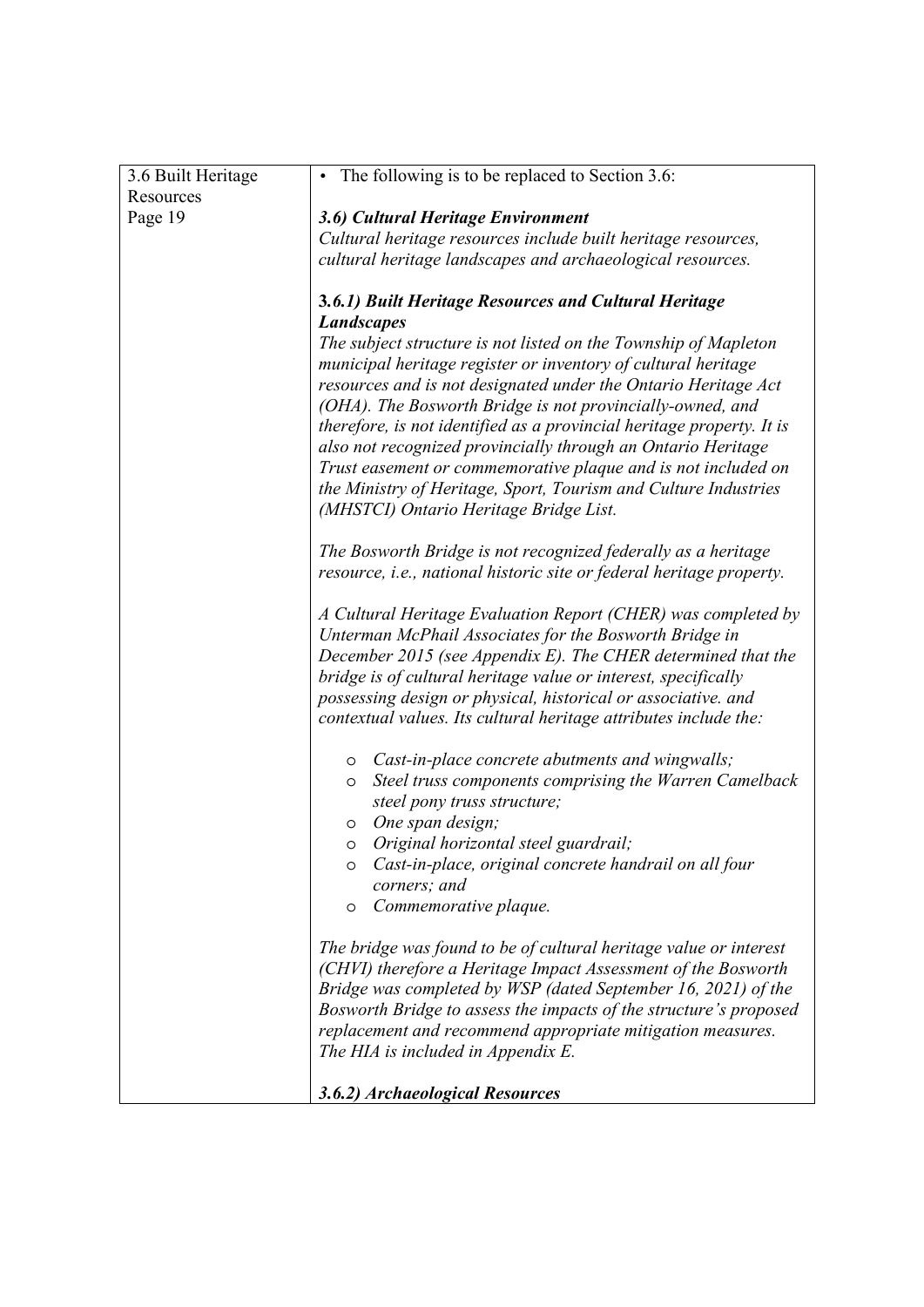|                               | A Stage 1 Archaeological Assessment (Project Information Form<br>number P1105-0037-2021) was undertaken, dated August 18,<br>2021 by WSP for Bosworth Bridge. The archaeological<br>recommendations have been made based on the background<br>historic research, property inspection, and indicators of<br>archaeological potential as outlined in the Ministry of Heritage,<br>Sport, Tourism and Culture Industries' 2011 Standards and<br>Guidelines for Consultant Archaeologists. Its purpose is to identify<br>areas of archaeological potential and further archaeological<br>assessment (e.g. Stage 2, 3, 4) as necessary. The Stage 1 AA is<br>included in Appendix I. The Stage 1 AA has been entered into the<br>Ontario Public Register of Archaeological Reports.                                                                                                                                                                                                                                                                     |
|-------------------------------|----------------------------------------------------------------------------------------------------------------------------------------------------------------------------------------------------------------------------------------------------------------------------------------------------------------------------------------------------------------------------------------------------------------------------------------------------------------------------------------------------------------------------------------------------------------------------------------------------------------------------------------------------------------------------------------------------------------------------------------------------------------------------------------------------------------------------------------------------------------------------------------------------------------------------------------------------------------------------------------------------------------------------------------------------|
|                               | The following recommendations for the Stage 2 Archaeological                                                                                                                                                                                                                                                                                                                                                                                                                                                                                                                                                                                                                                                                                                                                                                                                                                                                                                                                                                                       |
|                               | Assessment include:                                                                                                                                                                                                                                                                                                                                                                                                                                                                                                                                                                                                                                                                                                                                                                                                                                                                                                                                                                                                                                |
|                               | Where ploughing is not possible, the study area must be<br>$\circ$<br>subject to test pit survey at 5 m intervals as per Section<br>2.1.2 of the Standards and Guidelines for Consultant<br>Archaeologists (MHSTCI, 2011). These areas include<br>manicured lawn, overgrown shrub, and the wooded areas.<br>The agricultural field must be subject to pedestrian survey<br>$\circ$<br>at 5 m intervals as per Section 2.1.1 (Standards and<br>Guidelines for Consultant Archaeologists, 2011). Prior to<br>pedestrian survey, the field must be ploughed and<br>weathered to allow for ideal conditions for the<br><i>identification of archaeological resources. Soil visibility</i><br>must be at least 80% in order for pedestrian survey to<br>proceed.<br>Areas visually confirmed to have been previously disturbed<br>$\circ$<br>no longer retain archaeological potential and no further<br>work is required.<br>The Conestogo River is identified as a Cultural Heritage<br>$\circ$<br>River and therefore holds potential for underwater |
|                               | archaeological materials. An underwater archaeological                                                                                                                                                                                                                                                                                                                                                                                                                                                                                                                                                                                                                                                                                                                                                                                                                                                                                                                                                                                             |
|                               | survey and visual confirmation is required should any                                                                                                                                                                                                                                                                                                                                                                                                                                                                                                                                                                                                                                                                                                                                                                                                                                                                                                                                                                                              |
|                               | construction works impact the water.                                                                                                                                                                                                                                                                                                                                                                                                                                                                                                                                                                                                                                                                                                                                                                                                                                                                                                                                                                                                               |
| 3.7 Archaeology               | See above for the recommended revisions                                                                                                                                                                                                                                                                                                                                                                                                                                                                                                                                                                                                                                                                                                                                                                                                                                                                                                                                                                                                            |
| Page 19                       |                                                                                                                                                                                                                                                                                                                                                                                                                                                                                                                                                                                                                                                                                                                                                                                                                                                                                                                                                                                                                                                    |
| 3.9 Climate Change<br>Page 20 | The following new section (3.9 Climate Change) is to be<br>added in the report:<br>3.9) Climate Change                                                                                                                                                                                                                                                                                                                                                                                                                                                                                                                                                                                                                                                                                                                                                                                                                                                                                                                                             |
|                               | From a Greenhouse gas (GHG) perspective on climate change, the                                                                                                                                                                                                                                                                                                                                                                                                                                                                                                                                                                                                                                                                                                                                                                                                                                                                                                                                                                                     |
|                               | contaminates of concern from motor vehicle emissions are carbon                                                                                                                                                                                                                                                                                                                                                                                                                                                                                                                                                                                                                                                                                                                                                                                                                                                                                                                                                                                    |
|                               | dioxides (CO2), methane (CH4), and nitrous oxide (N2O). These<br>GHGs can be further classified according to their Global                                                                                                                                                                                                                                                                                                                                                                                                                                                                                                                                                                                                                                                                                                                                                                                                                                                                                                                          |
|                               |                                                                                                                                                                                                                                                                                                                                                                                                                                                                                                                                                                                                                                                                                                                                                                                                                                                                                                                                                                                                                                                    |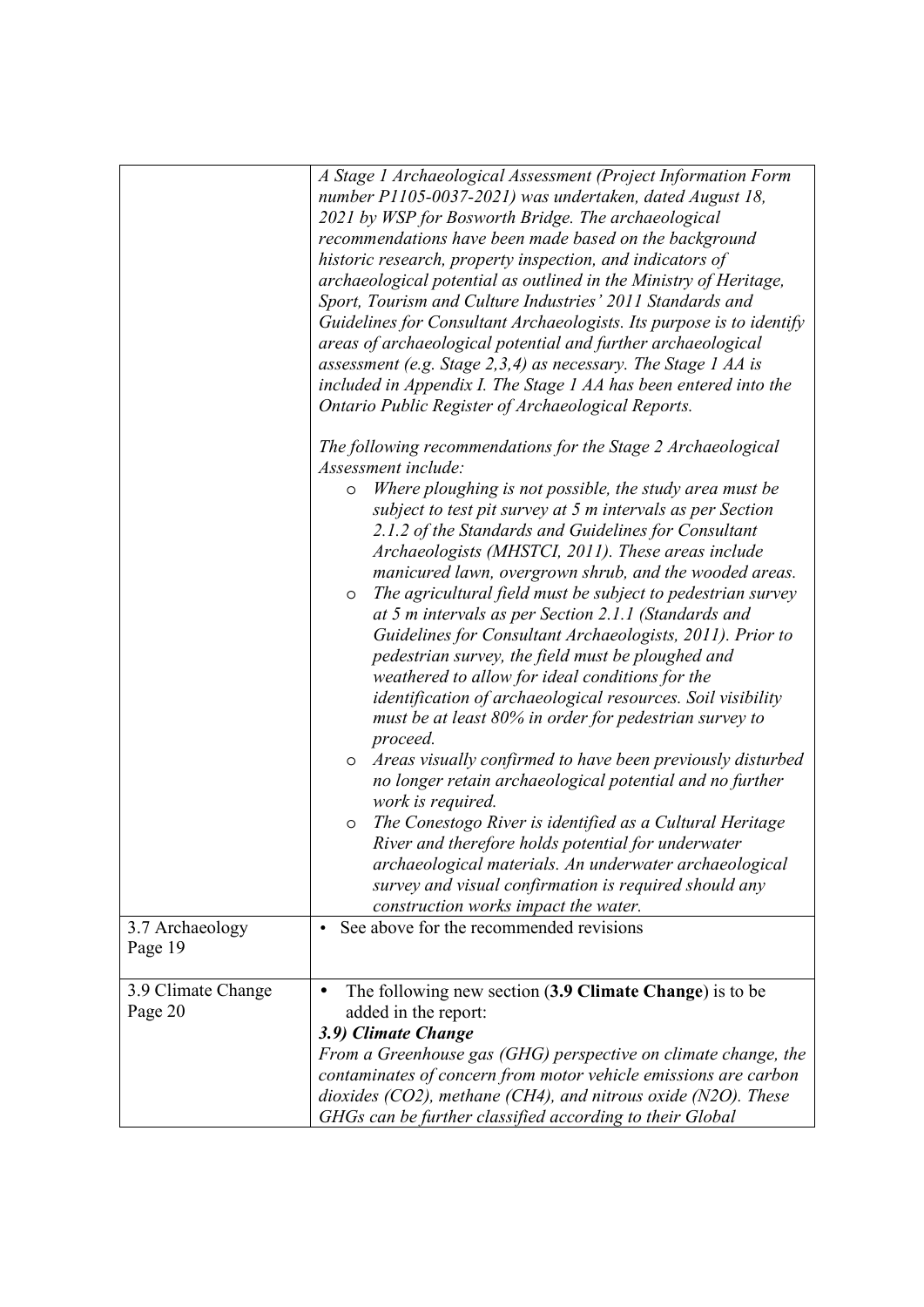|                                 | Warming Potential. The Global Warming Potential is a multiplier<br>developed for each GHG, which allows comparison of the ability<br>of each GHG to trap heat in the atmosphere, relative to carbon<br>dioxide.                                                                                                                                                                                                                                                                                                   |                    |  |
|---------------------------------|-------------------------------------------------------------------------------------------------------------------------------------------------------------------------------------------------------------------------------------------------------------------------------------------------------------------------------------------------------------------------------------------------------------------------------------------------------------------------------------------------------------------|--------------------|--|
|                                 | Though traffic volumes are expected to increase in the future,<br>emission rates are also predicted to go down due to improvements<br>in technology. Therefore, total emissions, including greenhouse<br>gas emissions, are expected to be similar between the existing and<br>proposed configurations.                                                                                                                                                                                                           |                    |  |
|                                 | Bridge replacement Option 3 met the MTO Highway Drainage<br>Design Standards and is hydraulically more efficient than the<br>existing bridge. There will be no flooding impact on the upstream<br>and no overtopping on Wellington Road 7 during the Regional<br>Storm event. Therefore, hydraulic performance for the proposed<br>replacement bridge options for the Bosworth Bridge (B007028) on<br>Wellington Road 7 will be designed considering climate change<br><i>impacts in the detail design phase.</i> |                    |  |
| 3.10 Source Water<br>Protection | The following new section (3.10 Source Water Protection) is<br>to be added in the report:                                                                                                                                                                                                                                                                                                                                                                                                                         |                    |  |
|                                 | <b>3.10 Source Water Protection</b>                                                                                                                                                                                                                                                                                                                                                                                                                                                                               |                    |  |
|                                 | The site is located in the Grand River Source Protection Area<br>(LERSPC, 2022 and MECP, 2021). The following Table 1<br>summarizes the Source Water Protection Areas.                                                                                                                                                                                                                                                                                                                                            |                    |  |
|                                 | Table 1: Source Water Protection Areas                                                                                                                                                                                                                                                                                                                                                                                                                                                                            |                    |  |
|                                 | <b>Source Protection Area</b>                                                                                                                                                                                                                                                                                                                                                                                                                                                                                     | <b>Grand River</b> |  |
|                                 | <b>Wellhead Protection Area</b>                                                                                                                                                                                                                                                                                                                                                                                                                                                                                   | $D$ ; Source: 2    |  |
|                                 | <b>Wellhead Protection Area E</b>                                                                                                                                                                                                                                                                                                                                                                                                                                                                                 | N <sub>o</sub>     |  |
|                                 | <b>Intake Protection Zone</b>                                                                                                                                                                                                                                                                                                                                                                                                                                                                                     | 3; Source: 2.7     |  |
|                                 | Issue Contributing Area                                                                                                                                                                                                                                                                                                                                                                                                                                                                                           | N <sub>o</sub>     |  |
|                                 | Significant Recharge Area                                                                                                                                                                                                                                                                                                                                                                                                                                                                                         | Yes                |  |
|                                 | Highly Vulnerable Aquifer                                                                                                                                                                                                                                                                                                                                                                                                                                                                                         | N <sub>o</sub>     |  |
|                                 | <b>Event Based Area</b>                                                                                                                                                                                                                                                                                                                                                                                                                                                                                           | N <sub>o</sub>     |  |
|                                 | Wellhead Protection Area Q1                                                                                                                                                                                                                                                                                                                                                                                                                                                                                       | N <sub>o</sub>     |  |
|                                 | Wellhead Protection Area Q2                                                                                                                                                                                                                                                                                                                                                                                                                                                                                       | N <sub>o</sub>     |  |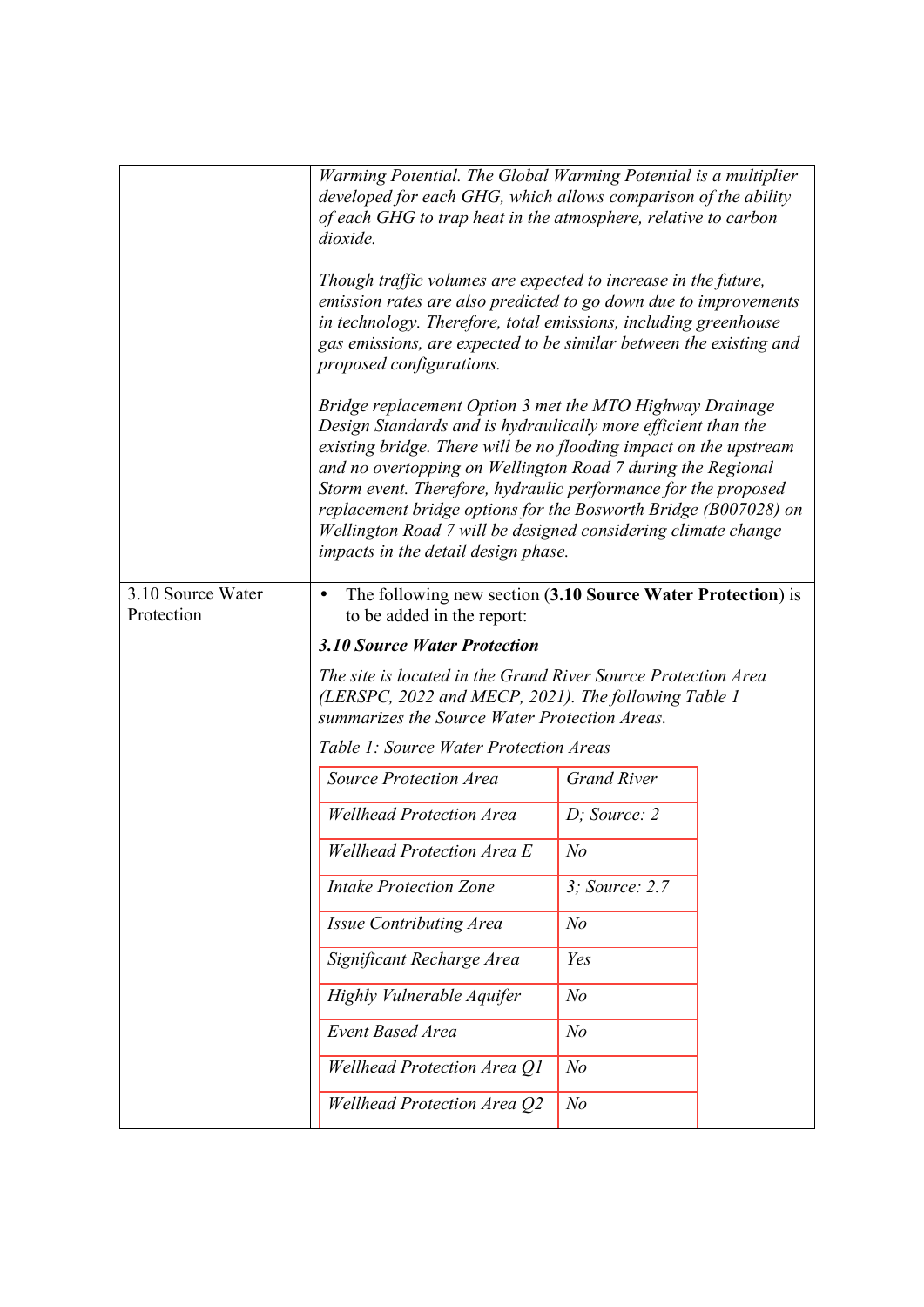|                                                                                                    | Intake Protection Zone Q                                                                                                                                                                                                                                                                                                                                                                                                                                                                                                                                                                                            | N <sub>o</sub>                                                                                                                           |  |
|----------------------------------------------------------------------------------------------------|---------------------------------------------------------------------------------------------------------------------------------------------------------------------------------------------------------------------------------------------------------------------------------------------------------------------------------------------------------------------------------------------------------------------------------------------------------------------------------------------------------------------------------------------------------------------------------------------------------------------|------------------------------------------------------------------------------------------------------------------------------------------|--|
|                                                                                                    | As per Table 1 the site is located in a wellhead protection area-D<br>(WHPA-D), intake protection zone-3 (IPZ-3), and a significant<br>groundwater recharge area. WHPA-D is defined as the 25-year<br>time of travel capture zone, and is delineated by groundwater<br>modelling. The surface water intake is located on the Grand River<br>in the City of Kitchener. IPZ-3 is delineated to include all<br>watercourses / waterbodies that contribute water to the sources.<br>Significant groundwater recharge areas are delineated based on a<br>model which utilized surficial geology, land cover and climatic |                                                                                                                                          |  |
| 4.1 Assessment and                                                                                 | conditions.<br>The following replaces the seventh bullet in Section 4.1:                                                                                                                                                                                                                                                                                                                                                                                                                                                                                                                                            |                                                                                                                                          |  |
| Evaluation of<br>Alternatives Page 21                                                              | Cultural Heritage Environment, including impact on<br>archaeological resources, built heritage resources and cultural<br>heritage landscapes.                                                                                                                                                                                                                                                                                                                                                                                                                                                                       |                                                                                                                                          |  |
| Table 4.1: Evaluation<br>of Alternative Planning<br>Solutions<br>(Cultural Environment)<br>Page 26 | The following highlighted revisions is to be added to Table 4-<br>1:<br>Cultural <b>Heritage</b> Environment<br>Do Nothing<br>$\circ$<br>√ No impacts to archaeological resources<br>$\checkmark$ No impacts to built heritage resources<br>resources                                                                                                                                                                                                                                                                                                                                                               | No impacts to cultural heritage landscapes                                                                                               |  |
|                                                                                                    | Rehabilitation<br>$\Omega$<br>$\checkmark$ Low potential <b>for impacts to</b> archaeological<br>resources                                                                                                                                                                                                                                                                                                                                                                                                                                                                                                          | Maintains all heritage attributes of the bridge<br>except for the bridge railings which require<br>replacement to meet modern standards. |  |
|                                                                                                    | Replacement<br>O<br>$\checkmark$ Low potential for impacts to archaeological<br>resources<br>$\checkmark$ Demolition would result in the loss of bridge<br>heritage attributes<br>$\checkmark$ Impacts can be mitigated locating the bridge at its                                                                                                                                                                                                                                                                                                                                                                  | original location and adopting a design that draws<br>from the materials and design inspiration of the                                   |  |